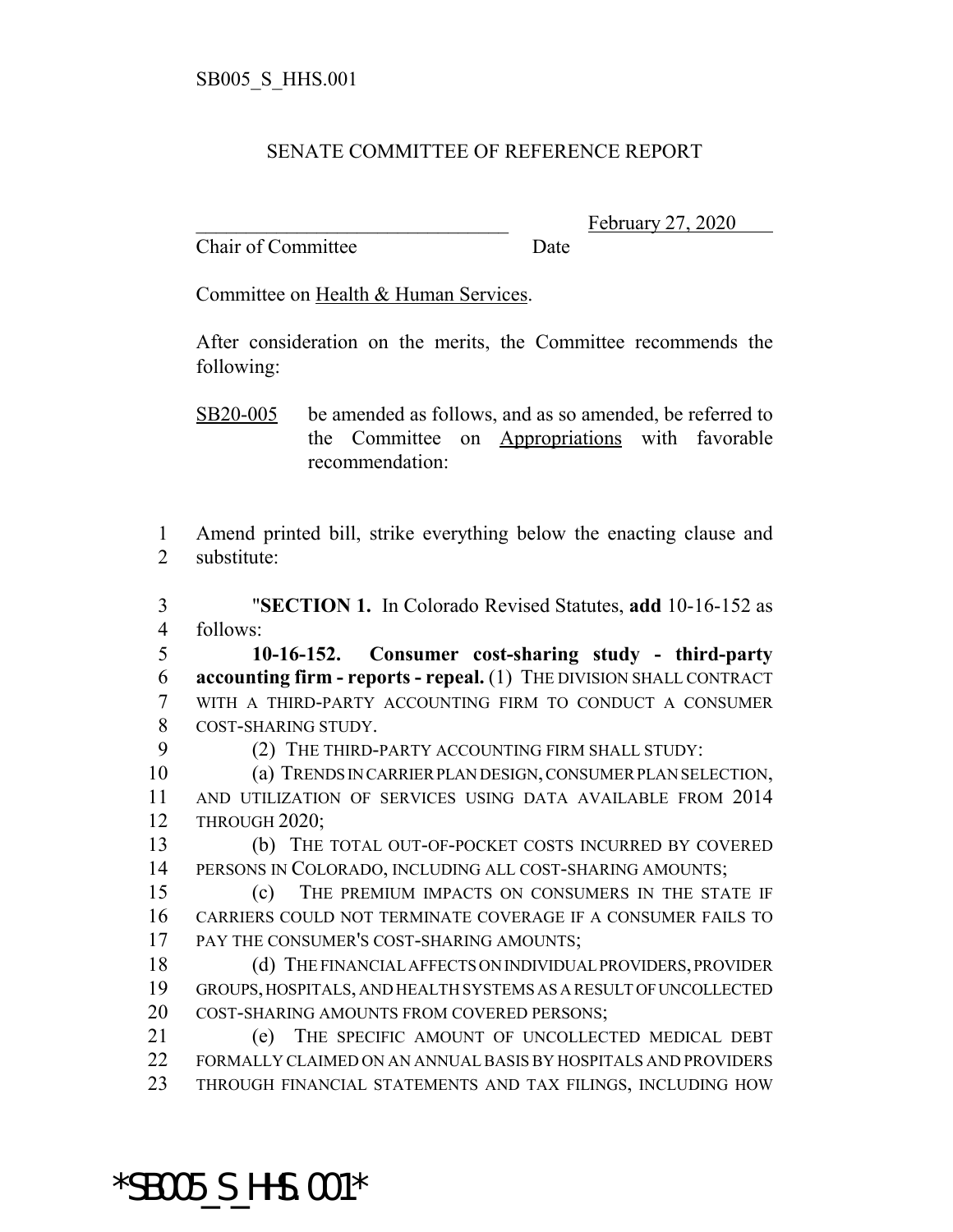HOSPITALS AND PROVIDERS ARE ABLE TO WRITE OFF MEDICAL DEBT;

 (f) THE ANNUAL ADMINISTRATIVE EXPENSES FOR PROVIDERS AND HOSPITALS ATTRIBUTABLE TO THE COLLECTION OF PATIENT COST-SHARING AMOUNTS AS CLAIMED ON FORMAL FINANCIAL STATEMENTS AND TAX FILINGS;

 (g) THE REDUCTION IN ANNUAL ADMINISTRATION EXPENSES FOR PROVIDERS AND HOSPITALS ATTRIBUTABLE TO THE COLLECTION OF PATIENT COST-SHARING AMOUNTS IF CARRIERS OFFERING HEALTH CARE PLANS WERE REQUIRED TO COLLECT ALL PATIENT COST-SHARING AMOUNTS;

 (h) POLICY OPTIONS TO HELP SIMPLIFY BILLING SYSTEMS FOR COVERED PERSONS, INCLUDING:

13 (I) THE EXAMINATION OF EXISTING PAYMENT MODELS THAT REQUIRE CARRIERS TO COLLECT COINSURANCE, COPAYMENTS, OR DEDUCTIBLES;

**(II) REQUIRING HOSPITALS TO SUBMIT ONE UNIFORM BILL TO A**  COVERED PERSON FOR ALL HEALTH CARE SERVICES PROVIDED TO THE COVERED PERSON WITHIN THE HOSPITAL OR HEALTH SYSTEM DURING A SINGLE EPISODE OF CARE WITHIN THIRTY DAYS AFTER THE CARE EPISODE;

20 (III) REDUCING THE SIGNIFICANT RATE VARIABILITY FOR HEALTH CARE SERVICES BETWEEN HEALTH CARE SETTINGS; AND

**(IV)** THE COST SAVINGS THAT WOULD RESULT TO PATIENTS FROM 23 A STATE REQUIREMENTS FOR SITE NEUTRAL PAYMENTS;

**(i) THE VIABILITY AND ESTIMATED COST SAVINGS OF REQUIRING**  ALL CARRIERS IN THE INDIVIDUAL MARKET TO COLLECT COINSURANCE, COPAYMENTS, OR DEDUCTIBLES, INCLUDING CONSIDERATION OF:

**(I) THE COST IMPACTS TO CARRIERS TO BUILD AND ADMINISTER A**  NEW AND SEPARATE BILLING AND COST SHARE COLLECTIONS PROCESS FOR THE INDIVIDUAL MARKET;

 (II) IMPACTS TO INDIVIDUAL MARKET HEALTH PLAN PREMIUMS THAT WOULD RESULT FROM CARRIERS BUILDING NEW BILLING AND COST SHARE COLLECTION SYSTEMS FOR INDIVIDUAL MARKET MEMBERS;

 (III) THE IMPACT OF CARRIERS ABSORBING ALL UNCOLLECTED MEDIAL DEBT FROM HOSPITALS AND PROVIDERS; AND

 (IV) THE COST IMPACTS FOR SMALL BUSINESS EMPLOYERS SPONSORING HEALTH INSURANCE COVERAGE FOR THEIR EMPLOYEES ON THE INDIVIDUAL MARKET;

 (j) THE AMOUNT OF MONEY THAT IS SPENT ON BILLING AND COLLECTIONS BY PROVIDERS, BASED ON WHETHER THE PROVIDER IS IN A LARGE FACILITY OR A SMALL FACILITY;

(k) THE AMOUNT OF MONEY FORMALLY CLAIMED BY PROVIDERS

 $*$ SB005 S HHS.001 $*$  -2-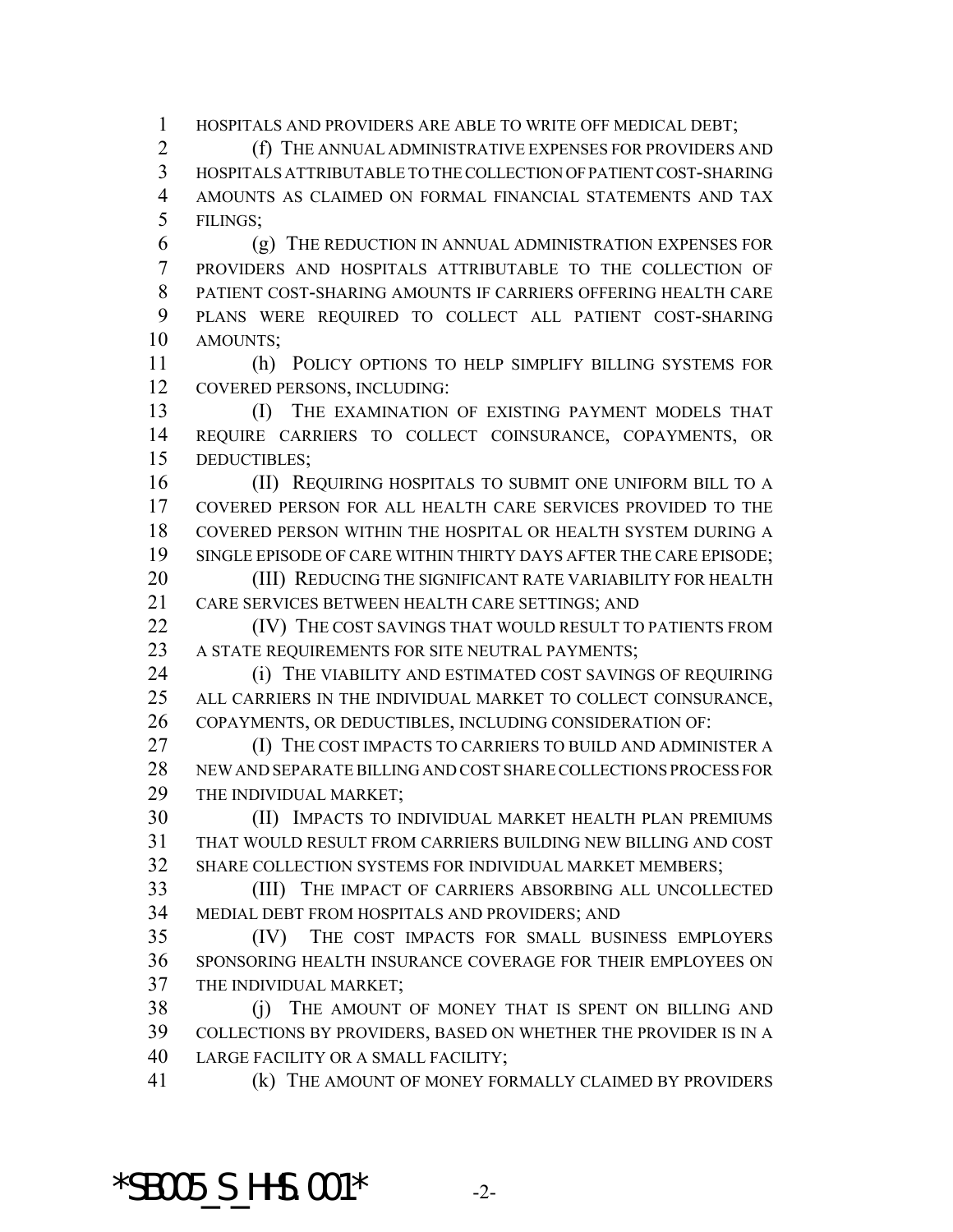AND HOSPITALS IN FORMAL FINANCIAL STATEMENTS, OR OTHER SUBMISSIONS TO STATE OR FEDERAL GOVERNMENT AGENCIES, OR TAX FILINGS THAT IS SPENT ON BILLING BY PROVIDERS, BASED ON WHETHER THE PROVIDER IS IN A LARGE FACILITY OR A SMALL FACILITY;

 (l) THE AMOUNT OF MONEY FORMALLY CLAIMED BY PROVIDERS AND HOSPITALS IN FORMAL FINANCIAL STATEMENTS, OR OTHER SUBMISSIONS TO STATE OR FEDERAL GOVERNMENT AGENCIES, OR TAX FILINGS THAT IS SPENT ON COLLECTIONS BY PROVIDERS, BASED ON WHETHER THE PROVIDER IS IN A LARGE FACILITY OR A SMALL FACILITY;

 (m) THE EXTENT TO WHICH A CHANGE IN THE BILLING STRUCTURE COULD CREATE A BURDEN ON PROVIDERS OR CARRIERS OR CREATE CONFUSION FOR CONSUMERS;

 (n) WHETHER A SHIFT IN BILLING WOULD EFFECT NEGOTIATIONS 14 BETWEEN PROVIDERS AND CARRIERS;

 (o) THE NUMBER BILLS SENT BY PROVIDERS TO CONSUMERS, THE TIMING OF THE BILLS, AND THE CLARITY OF THE BILLS;

 (p) THE AMOUNT OF MEDICAL DEBT IN COLORADO FORMALLY CLAIMED BY PROVIDERS AND HOSPITALS IN FORMAL FINANCIAL STATEMENTS OR OTHER SUBMISSIONS TO STATE OR FEDERAL GOVERNMENT AGENCIES OR TAX FILINGS AND THE AFFECT OF THAT DEBT ON PREMIUMS;

21 (q) THE TOTAL ADMINISTRATIVE COSTS ON PROVIDERS, BASED BY PROVIDER SIZE;

**(r) HOW COST SAVINGS AT THE HOSPITAL AND PROVIDER LEVEL** 24 WOULD BE REALIZED, INCLUDING THE EXPECTED REDUCTION IN RATES;

 (s) THE NUMBER AND TYPES OF CHARITY CARE CURRENTLY OFFERED BY PROVIDERS IN THE STATE AND FORMALLY CLAIMED BY PROVIDERS AND HOSPITALS IN FORMAL FINANCIAL STATEMENTS OR OTHER SUBMISSIONS TO STATE OR FEDERAL GOVERNMENT AGENCIES OR TAX FILINGS;

 (t) WHETHER THE STATE SHOULD ESTABLISH BILLING TIMELINES TO ENSURE THAT PROVIDERS BILL CARRIERS IN A TIMELY MANNER; AND

 (u) THE EXISTING FEDERAL AND STATE LAWS PERTAINING TO COST-SHARING RATIOS TO BEING BUILT INTO VARIOUS PLAN DESIGNS;

 (3) IN CONDUCTING THE STUDY REQUIRED IN SUBSECTION (2) OF THIS SECTION, THE THIRD-PARTY ACCOUNTING FIRM SHALL CONSULT WITH STAKEHOLDERS WHO REPRESENT THE FOLLOWING:

(a) AN ORGANIZATION OF STATEWIDE HOSPITALS;

- (b) AN ORGANIZATION OF PHYSICIANS;
- (c) AN ORGANIZATION OF COLORADO HEALTH PLANS;
- (d) HEALTH PLANS;
- (e) A COLORADO URBAN HEALTH SYSTEM;

 $*$ SB005 S HHS.001 $*$  -3-